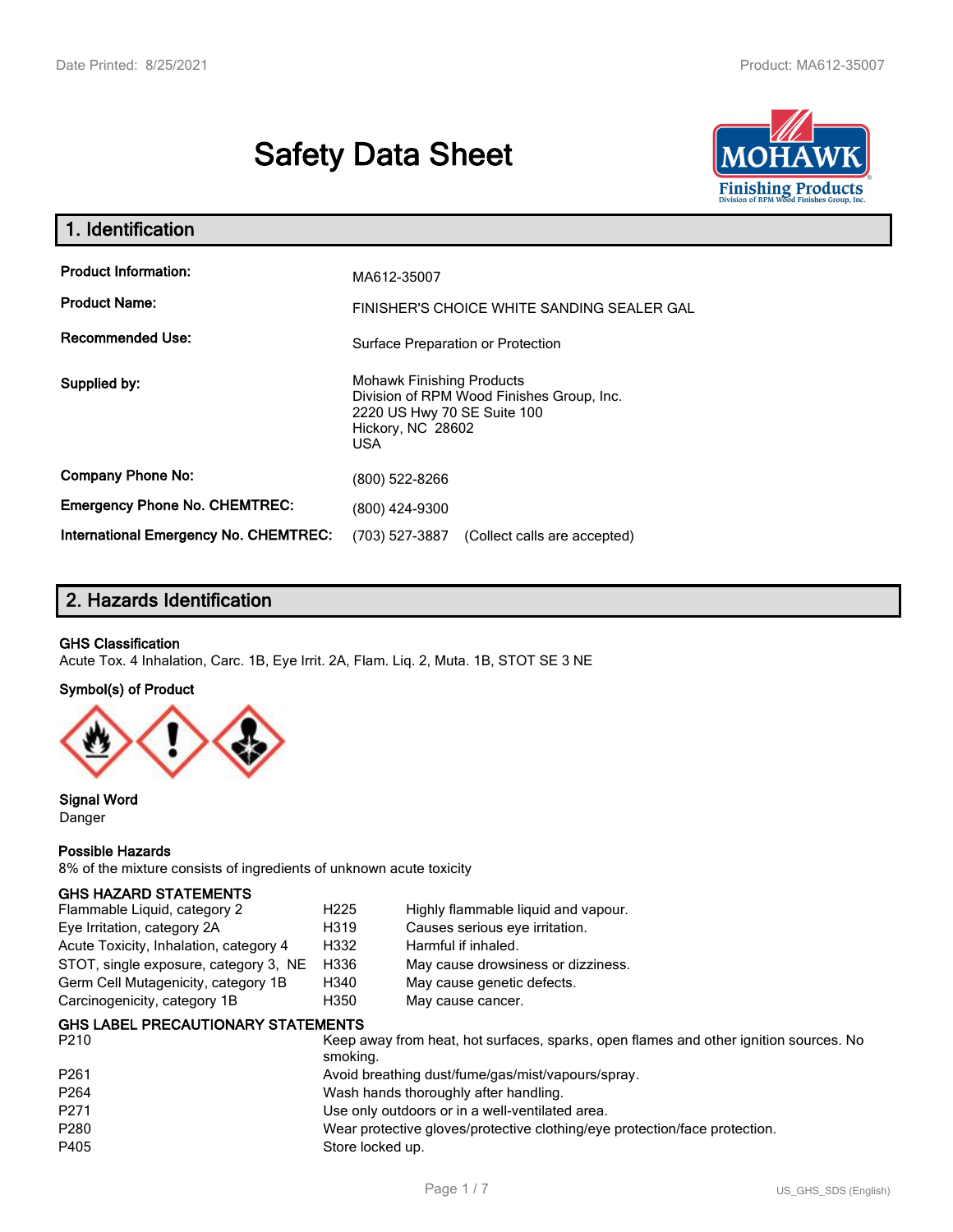| P303+P361+P353                          | IF ON SKIN (or hair): Take off immediately all contaminated clothing. Rinse skin with<br>water/shower.                              |
|-----------------------------------------|-------------------------------------------------------------------------------------------------------------------------------------|
| P305+P351+P338                          | IF IN EYES: Rinse cautiously with water for several minutes. Remove contact lenses, if<br>present and easy to do. Continue rinsing. |
| P403+P233                               | Store in a well-ventilated place. Keep container tightly closed.                                                                    |
| P <sub>201</sub>                        | Obtain special instructions before use.                                                                                             |
| P312                                    | Call a POISON CENTER or doctor/physician if you feel unwell.                                                                        |
| P304+P340                               | IF INHALED: Remove person to fresh air and keep comfortable for breathing.                                                          |
| P308+P313                               | IF exposed or concerned: Get medical advice/attention.                                                                              |
| P337+P313                               | If eye irritation persists: Get medical advice/attention.                                                                           |
| P403+P235                               | Store in a well-ventilated place. Keep cool.                                                                                        |
| <b>GHS SDS PRECAUTIONARY STATEMENTS</b> |                                                                                                                                     |
| P <sub>240</sub>                        | Ground/bond container and receiving equipment.                                                                                      |
| P <sub>241</sub>                        | Use explosion-proof electrical/ventilating/lighting/ equipment.                                                                     |
| P <sub>242</sub>                        | Use only non-sparking tools.                                                                                                        |

# **3. Composition/Information on ingredients**

| <b>Chemical Name</b>               | CAS-No.    | Wt. %       | <b>GHS Symbols</b> | <b>GHS Statements</b> |
|------------------------------------|------------|-------------|--------------------|-----------------------|
| acetone                            | 67-64-1    | 40-55       | GHS02-GHS07        | H225-302-319-332-336  |
| magnesium silicate hydrate         | 14807-96-6 | $2.5 - 10$  | GHS07              | H302-312              |
| titanium dioxide                   | 13463-67-7 | $2.5 - 10$  | GHS08              | H351                  |
| cellulose nitrate, cellulose ester | 9004-70-0  | $2.5 - 10$  | GHS01              | H <sub>201</sub>      |
| butyl cellosolve                   | 111-76-2   | $2.5 - 10$  | GHS06-GHS07        | H302-315-319-330      |
| isopropanol                        | 67-63-0    | $1.0 - 2.5$ | GHS02-GHS07        | H225-302-319-336      |
| n-butyl acetate                    | 123-86-4   | $0.1 - 1.0$ | GHS02-GHS07        | H <sub>226</sub> -336 |
| aromatic hydrocarbons              | 64742-95-6 | $0.1 - 1.0$ | GHS06-GHS08        | H304-331-340-350      |

The exact percentage (concentration) of ingredients is being withheld as a trade secret.

The text for GHS Hazard Statements shown above (if any) is given in the "Other information" Section.

P243 Take precautionary measures against static discharge.

# **4. First-aid Measures**



FIRST AID - EYE CONTACT: IF IN EYES: Rinse cautiously with water for several minutes. Remove contact lenses, if present and easy to do. Continue rinsing. If eye irritation persists: Get medical advice/attention.

FIRST AID - SKIN CONTACT: IF ON SKIN (or hair): Take off immediately all contaminated clothing. Rinse skin with water/shower.

FIRST AID - INGESTION: IF SWALLOWED: rinse mouth. Do NOT induce vomiting. IF exposed or if you feel unwell: Call a POISON CENTER or doctor/physician.

FIRST AID - INHALATION: IF INHALED: Remove person to fresh air and keep comfortable for breathing.

# **5. Fire-fighting Measures**

**SPECIAL FIREFIGHTING PROCEDURES:** Evacuate all persons from the fire area to a safe location. Move non-burning material, as feasible, to a safe location as soon as possible. Fire fighters should be protected from potential explosion hazards while extinguishing the fire. Wear self-contained breathing apparatus (SCBA) and full fire-fighting protective clothing. Thoroughly decontaminate all protective equipment after use. Containers of this material may build up pressure if exposed to heat (fire). Use water spray to cool fire-exposed containers. Use water spray to disperse vapors if a spill or leak has not ignited. DO NOT extinguish a fire resulting from the flow of flammable liquid until the flow of the liquid is effectively shut off. This precaution will help prevent the accumulation of an explosive vapor-air mixture after the initial fire is extinguished.

**FIREFIGHTING EQUIPMENT:** This is a NFPA/OSHA Class 1B or less flammable liquid. Follow NFPA30, Chapter 16 for fire protection and fire suppression. Use a dry chemical, carbon dioxide, or similar ABC fire extinguisher for incipeint fires. Water may be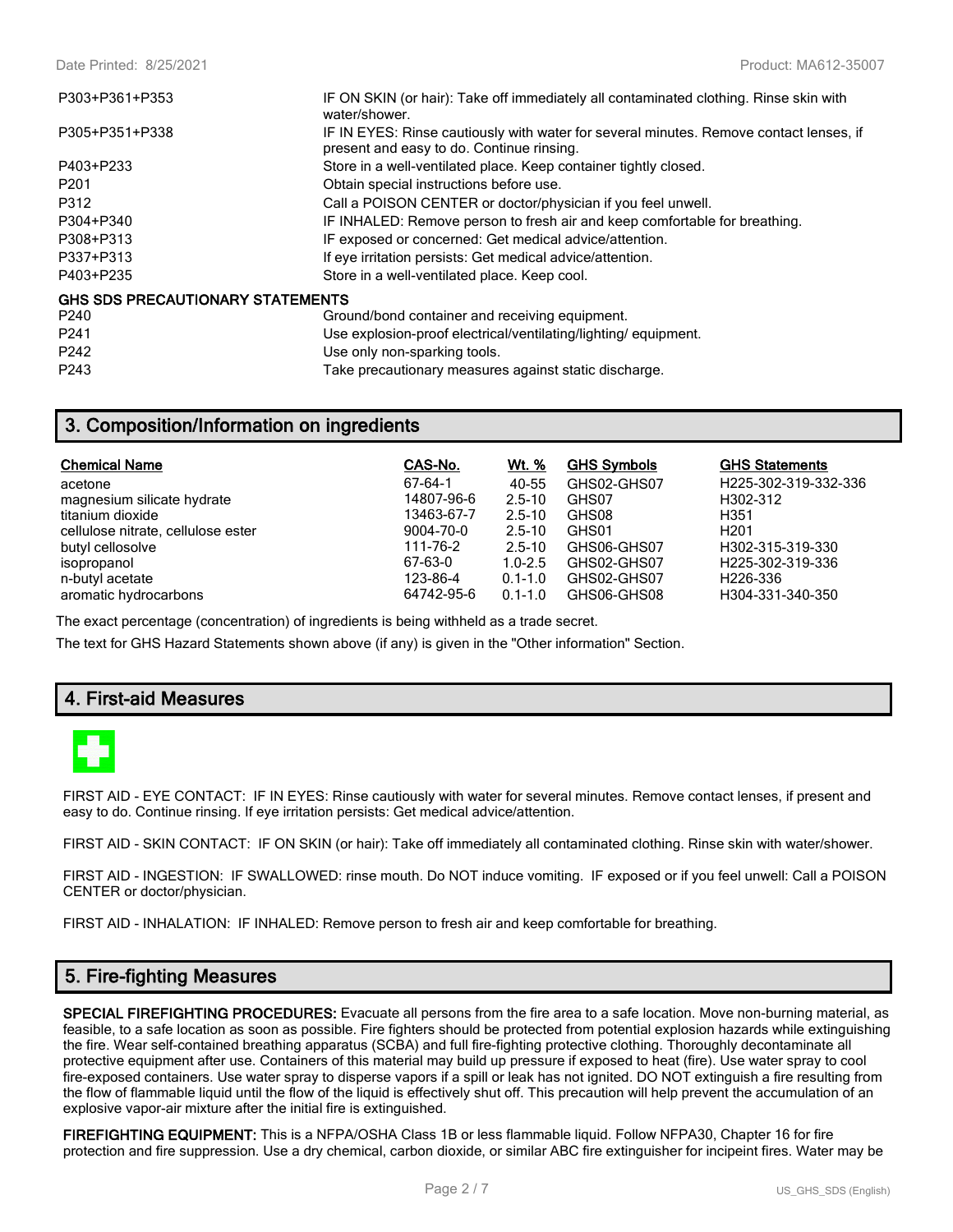used to cool and prevent rupture of containers that are exposed to heat from fire.

# **6. Accidental Release Measures**

#### **ENVIRONMENTAL MEASURES:** No Information

**STEPS TO BE TAKEN IN CASE MATERIAL IS RELEASED OR SPILLED:** Follow personal protective equipment recommendations found in Section VIII. Personal protective equipment needs must be evaluated based on information provided on this sheet and the special circumstances created by the spill including; the material spilled, the quantity of the spill, the area in which the spill occurred, and the training and the expertise of employees in the area responding to the spill. Never exceed any occupational exposure limits. Shut off ignition sources; including electrical equipment and flames. Do not allow smoking in the area. Do not allow the spilled product to enter public drainage system or open waterways.

## **7. Handling and Storage**



**HANDLING:** Avoid inhalation and contact with eyes, skin, and clothing. Wash hands thoroughly after handling and before eating or drinking. In keeping with safe handling practices, avoid ignition sources (smoking, flames, pilot lights, electrical sparks); ground and bond containers when transferring the material to prevent static electricity sparks that could ignite vapor and use spark proof tools and explosion proof equipment. Empty containers may retain product residue or vapor. Do not pressurize, cut, weld, braze, solder, drill, grind, or expose container to heat, flame, sparks, static electricity, or other sources of ignition. Any of these actions can potentially cause an explosion that may lead to injury.

**STORAGE:** Keep containers closed when not in use. Store in cool well ventilated space away from incompatible materials.

# **8. Exposure Controls/Personal Protection**

| Ingredients with Occupational Exposure Limits |                      |                       |                     |                         |  |  |
|-----------------------------------------------|----------------------|-----------------------|---------------------|-------------------------|--|--|
| <b>Chemical Name</b>                          | <b>ACGIH TLV-TWA</b> | <b>ACGIH-TLV STEL</b> | <b>OSHA PEL-TWA</b> | <b>OSHA PEL-CEILING</b> |  |  |
| acetone                                       | $250$ ppm            | 500 ppm               | $1000$ ppm          | N.D.                    |  |  |
| magnesium silicate hydrate                    | $2 \text{ mg/m}$     | N.D.                  | N.D.                | N.D.                    |  |  |
| titanium dioxide                              | $10 \text{ mg/m}$    | N.D.                  | 15 mg/m $3$         | N.D.                    |  |  |
| cellulose nitrate, cellulose ester            | N.D.                 | N.D.                  | N.D.                | N.D.                    |  |  |
| butyl cellosolve                              | 20 ppm               | N.D.                  | 50 ppm              | N.D.                    |  |  |
| isopropanol                                   | $200$ ppm            | $400$ ppm             | $400$ ppm           | N.D.                    |  |  |
| n-butyl acetate                               | 50 ppm               | $150$ ppm             | $150$ ppm           | N.D.                    |  |  |
| aromatic hydrocarbons                         | N.D.                 | N.D.                  | N.D.                | N.D.                    |  |  |

**Further Advice: MEL = Maximum Exposure Limit OES = Occupational Exposure Standard SUP = Supplier's Recommendation Sk = Skin Sensitizer N.E. = Not Established N.D. = Not Determined**

#### **Personal Protection**

**RESPIRATORY PROTECTION:** Use adequate engineering controls and ventilation to keep levels below recommended or statutory exposure limits. If exposure levels exceed limits use appropriate approved respiratory protection equipment.

**SKIN PROTECTION:** Wear chemical resistant footwear and clothing such as gloves, an apron or a whole body suit as appropriate.





**OTHER PROTECTIVE EQUIPMENT:** No Information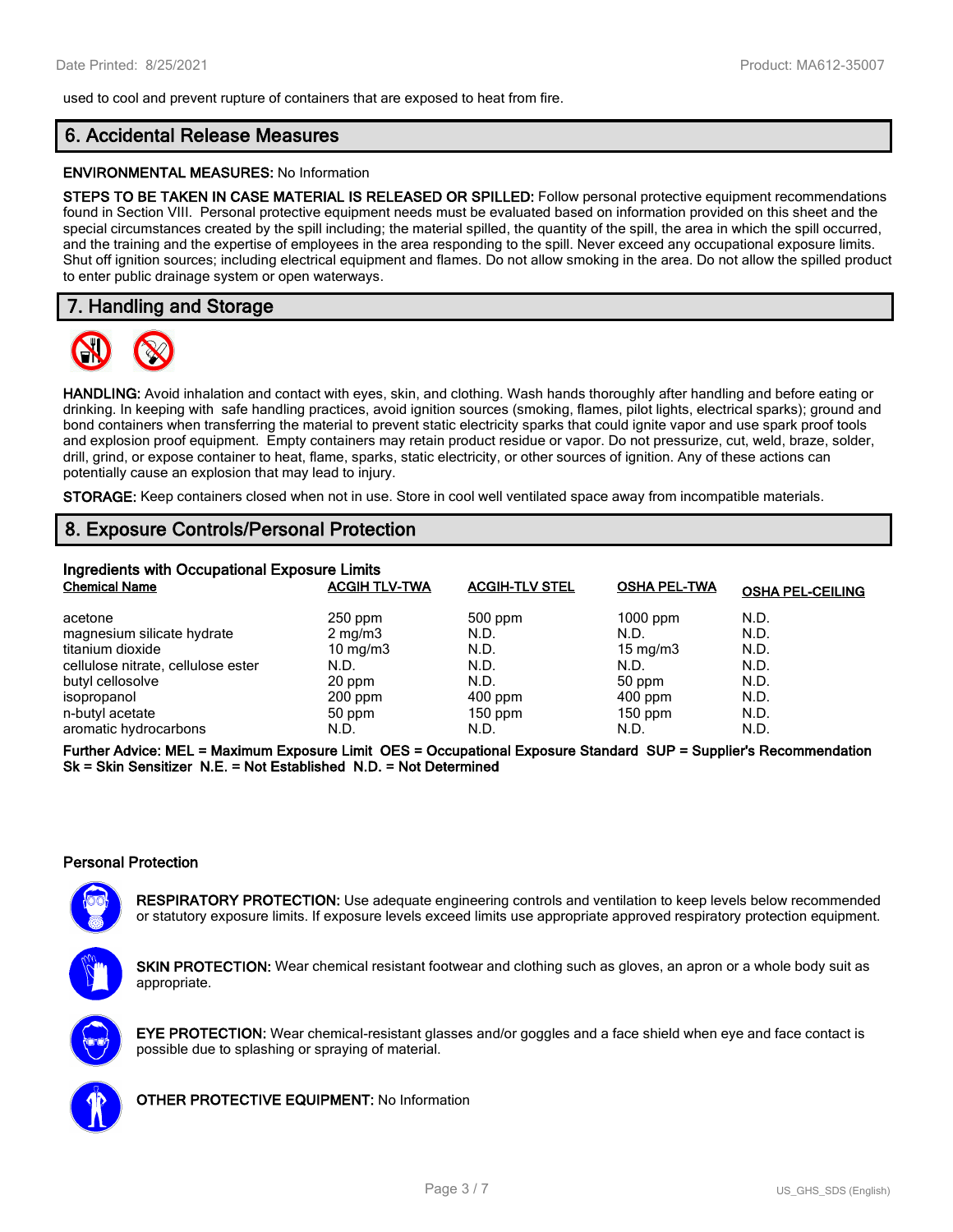

**HYGIENIC PRACTICES:** It is good practice to avoid contact with the product and/or its vapors, mists or dust by using appropriate protective measures. Wash thoroughly after handling and before eating or drinking.

# **9. Physical and Chemical Properties**

| Appearance:                    | Colored Liquid             | <b>Physical State:</b>                      | <b>LIQUID</b>   |
|--------------------------------|----------------------------|---------------------------------------------|-----------------|
| Odor:                          | <b>Strong Solvent</b>      | <b>Odor Threshold:</b>                      | Not determined  |
| Density, g/cm3:                | 1.149                      | pH:                                         | Not determined  |
| Freeze Point, °F:              | Not determined             | Viscosity:                                  | Not determined  |
| <b>Solubility in Water:</b>    | Not determined             | Partition Coefficient, n-octanol/<br>water: | Not determined  |
| Decomposition temperature, °F: | Not determined             | <b>Explosive Limits, %:</b>                 | Not determined  |
| Boiling Range, °F:             | $>$ 100 °F                 | Flash Point, °F:                            | -4 $^{\circ}$ F |
| Combustibility:                | <b>Supports Combustion</b> | Auto-Ignition Temperature, °F:              | Not determined  |
| <b>Evaporation Rate:</b>       | Faster than Diethyl Ether  | Vapor Pressure, mmHg:                       | Not determined  |
| <b>Vapor Density:</b>          | Not determined             |                                             |                 |
| $N.I. = No Information$        |                            |                                             |                 |

# **10. Stability and reactivity**

**STABILITY:** Stable under normal conditions. **CONDITIONS TO AVOID:** Heat, flames and sparks. **INCOMPATIBILITY:** Acids, Bases, Oxidizing agents **HAZARDOUS DECOMPOSITION PRODUCTS:** Not determined.

# **11. Toxicological information**

**Practical Experiences**

**EMERGENCY OVERVIEW:** No Information

**EFFECT OF OVEREXPOSURE - EYE CONTACT:** No Information

**EFFECT OF OVEREXPOSURE - INGESTION:** No Information

**EFFECT OF OVEREXPOSURE - INHALATION:** No Information

**EFFECT OF OVEREXPOSURE - SKIN CONTACT:** No Information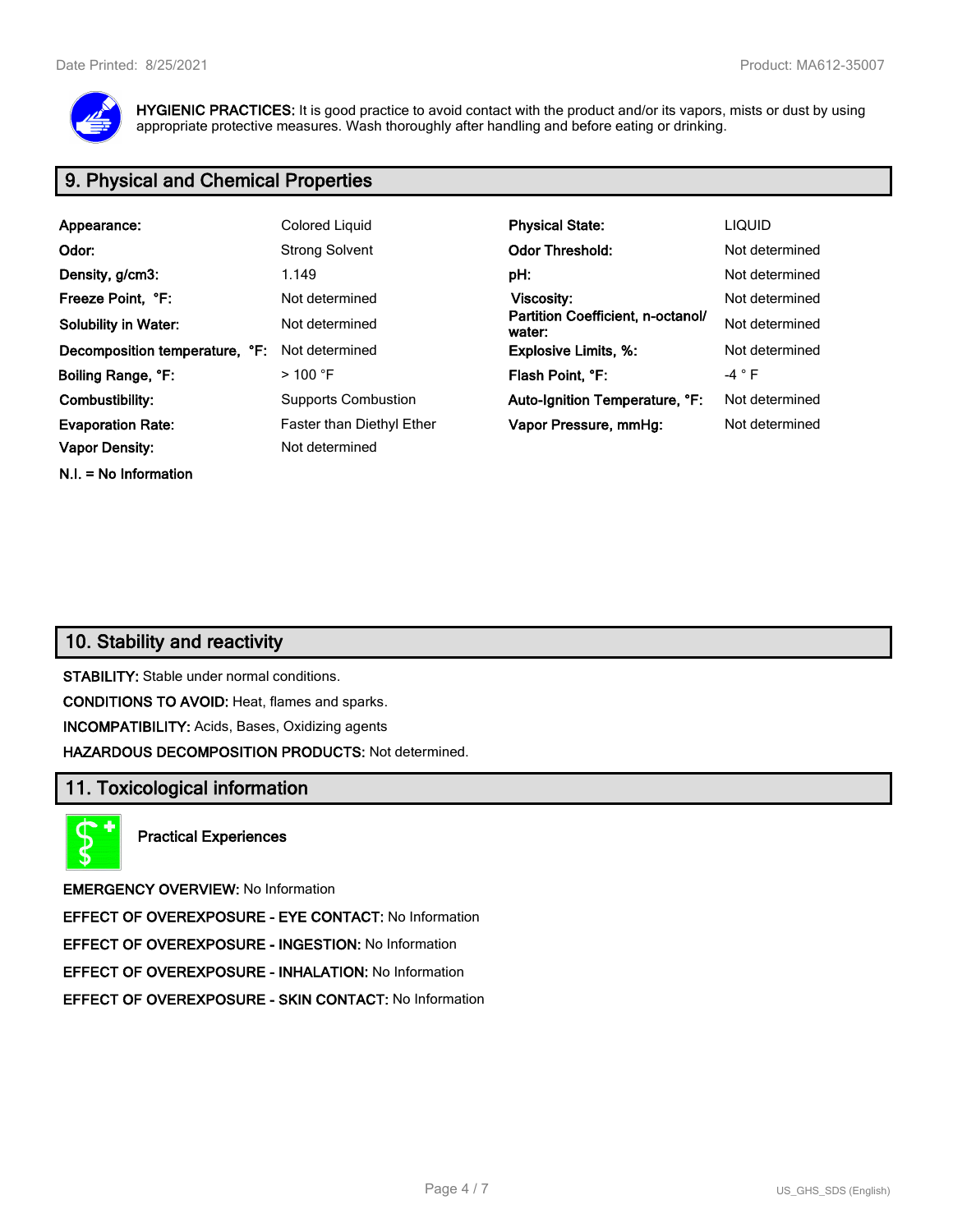#### **CARCINOGENICITY:** May cause cancer.

This product contains Titanium Dioxide, which is listed by IARC as possibly carcinogenic to humans (Group 2B). This listing is based on inadequate evidence of carcinogenicity in humans and sufficient evidence in experimental animals. This classification is relevant when exposed to titanium dioxide in dust or powder form only, including cured product that is subject to sanding, grinding, cutting, or other surface preparation activities.

## **PRIMARY ROUTE(S) OF ENTRY:**

#### **Eye Contact, Skin Contact, Inhalation**

## **Acute Toxicity Values The acute effects of this product have not been tested. Data on individual components are tabulated below**

| CAS-No.<br>67-64-1 | <b>Chemical Name</b><br>acetone    | Oral LD50<br>1800 mg/kg Rat | Dermal LD50<br>20000 mg/kg Rabbit | Vapor LC50<br>50.1 mg/L Rat |
|--------------------|------------------------------------|-----------------------------|-----------------------------------|-----------------------------|
| 14807-96-6         | magnesium silicate hydrate         | >1600 mg/kg Rat             | >1600 mg/kg Rat                   | N.I.                        |
| 13463-67-7         | titanium dioxide                   | >10000 mg/kg Rat            | >10000 mg/kg Rabbit >20 mg/l      |                             |
| 9004-70-0          | cellulose nitrate, cellulose ester | >5000 mg/kg Rat             | >5000 mg/kg                       | $>20$ mg/l                  |
| 111-76-2           | butyl cellosolve                   | 470 mg/kg Rat               | >2000 mg/kg Rabbit                | $>4.9$ mg/l                 |
| 67-63-0            | isopropanol                        | 1870 mg/kg Rat              | 4059 mg/kg Rabbit                 | 72.6 mg/L Rat               |
| 123-86-4           | n-butyl acetate                    | 14130 mg/kg Rat             | >17600 mg/kg Rabbit 23.4 mg/l Rat |                             |
| 64742-95-6         | aromatic hydrocarbons              | 14000 mg/kg Rat             | >2000 mg/kg Rabbit                | >4.96 mg/l Rat              |

#### **N.I. = No Information**

## **12. Ecological information**

**ECOLOGICAL INFORMATION:** Ecological evaluation of this material has not been performed; however, do not allow the product to be released to the environment without governmental approval/permits.

## **13. Disposal Information**



**Product**

**DISPOSAL METHOD:** Waste from this material may be a listed and/or characteristic hazardous waste. Dispose of material, contaminated absorbent, container and unused contents in accordance with local, state, and federal regulations.

**STEPS TO BE TAKEN IN CASE MATERIAL IS RELEASED OR SPILLED:** Follow personal protective equipment recommendations found in Section VIII. Personal protective equipment needs must be evaluated based on information provided on this sheet and the special circumstances created by the spill including; the material spilled, the quantity of the spill, the area in which the spill occurred, and the training and the expertise of employees in the area responding to the spill. Never exceed any occupational exposure limits. Shut off ignition sources; including electrical equipment and flames. Do not allow smoking in the area. Do not allow the spilled product to enter public drainage system or open waterways.

# **14. Transport Information**

**SPECIAL TRANSPORT PRECAUTIONS:** No Information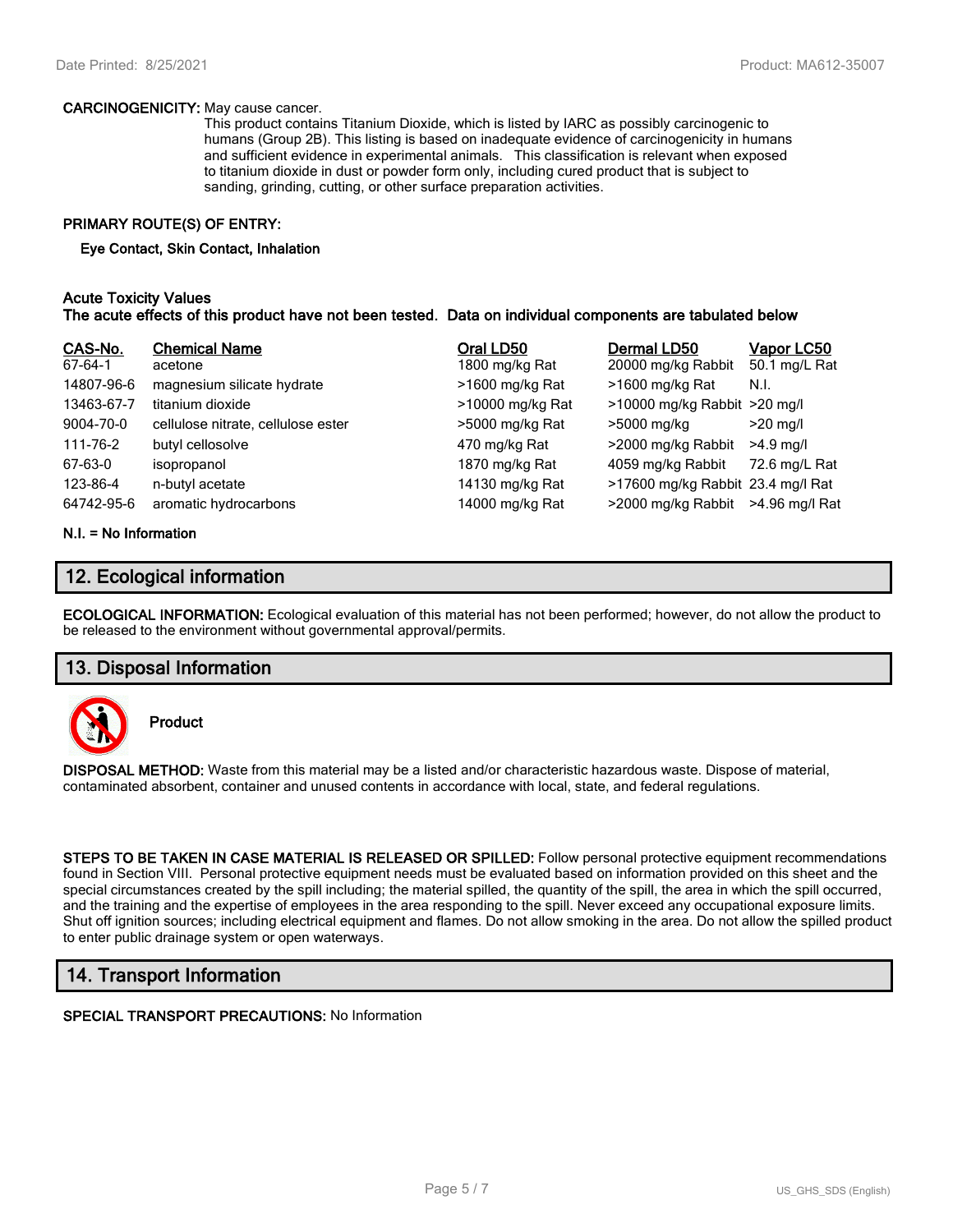**DOT:** CONSUMER COMMODITY **IATA:** UN1263, PAINT, 3, II **IMDG:** UN1263, PAINT, 3, II

# **15. Regulatory Information**

# **U.S. Federal Regulations:**

#### **CERCLA - SARA Hazard Category**

This product has been reviewed according to the EPA 'Hazard Categories' promulgated under Sections 311 and 312 of the Superfund Amendment and Reauthorization Act of 1986 (SARA Title III) and is considered, under applicable definitions, to meet the following categories:

Fire Hazard, Acute Health Hazard, Chronic Health Hazard

## **SARA SECTION 313**

This product contains the following substances subject to the reporting requirements of Section 313 of Title III of the Superfund Amendment and Reauthorization Act of 1986 and 40 CFR part 372:

No Sara 313 components exist in this product.

#### **TOXIC SUBSTANCES CONTROL ACT**

This product contains the following chemical substances subject to the reporting requirements of TSCA 12(B) if exported from the United States:

No TSCA components exist in this product.

# **U.S. State Regulations:**

## **CALIFORNIA PROPOSITION 65**

WARNING: Cancer and Reproductive Harm - www.P65Warnings.ca.gov.

Titanium Dioxide, Cancer, 5.3283% Propylidynetrimethanol, Reproductive Harm, 0.0567%

## **16. Other Information**

| <b>Revision Date:</b>                                                                                                                                                                                                                                                                    |                                     | 7/28/2021     | <b>Supersedes Date:</b>      |             |  | 9/15/2020                   |   |
|------------------------------------------------------------------------------------------------------------------------------------------------------------------------------------------------------------------------------------------------------------------------------------------|-------------------------------------|---------------|------------------------------|-------------|--|-----------------------------|---|
| Reason for revision:<br>Substance and/or Product Properties Changed in Section(s):<br>02 - Hazards Identification<br>03 - Composition/Information on Ingredients<br>08 - Exposure Controls/Personal Protection<br>09 - Physical & Chemical Information<br>11 - Toxicological Information |                                     |               |                              |             |  |                             |   |
|                                                                                                                                                                                                                                                                                          | Datasheet produced by:              |               | <b>Regulatory Department</b> |             |  |                             |   |
| <b>HMIS Ratings:</b>                                                                                                                                                                                                                                                                     |                                     |               |                              |             |  |                             |   |
| Health:                                                                                                                                                                                                                                                                                  | ≏                                   | Flammability: | 3                            | Reactivity: |  | <b>Personal Protection:</b> | х |
|                                                                                                                                                                                                                                                                                          | Volatile Organic Compounds, gr/ltr: |               |                              | 242         |  |                             |   |

**Text for GHS Hazard Statements shown in Section 3 describing each ingredient:**